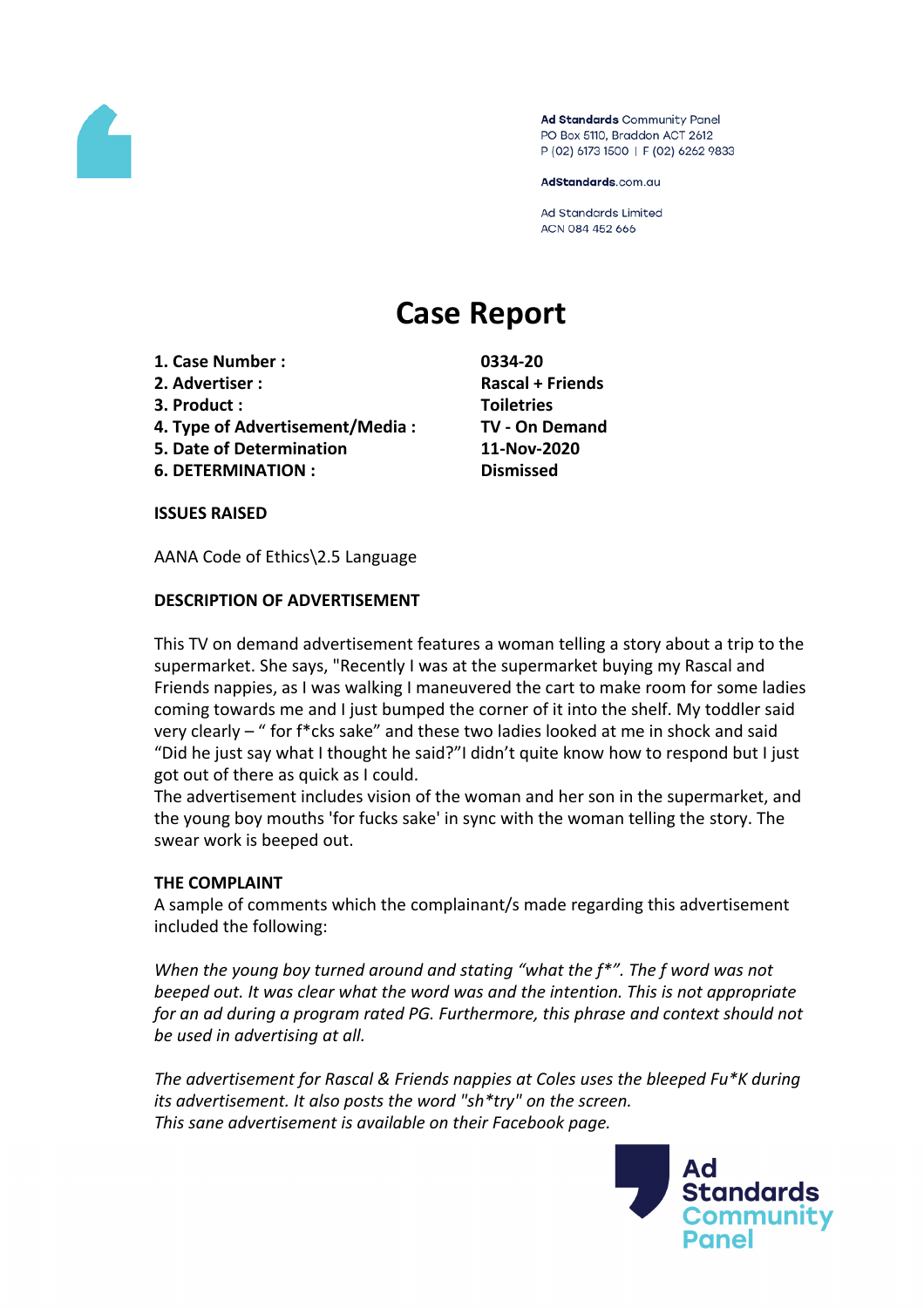

*The timing of this add is not appropriate as many children are awake and viewing tv at this time.*

*Even though the expletive is "beeped" out, the word is still clearly discernible. Attached is the video off their Facebook page which is the same one I viewed off 9now. This add is not clever, witty, or funny. It's cheap, crude, vulgar, humour not appropriate for this time frame.*

## **THE ADVERTISER'S RESPONSE**

Comments which the advertiser made in response to the complainant/s regarding this advertisement include the following:

*The advertisement in question is part of a wider brand campaign called "Real Parenting Stories" that is designed to show the real and relatable side of parenting. The campaign's goal was to promote Rascal + Friends premium diapers in a lighthearted, relatable, and humorous way to parents within our target market.The campaign is comprised of six stories (and videos) based on real experiences shared with us by parents in the Rascal + Friends community. The campaign was created for our target audience, being parents aged 22-44. In all media placements we ensured that the advertisement was targeted towards this group across social and digital channels.*

*The advertisement ran over a 3 week period on Facebook, Instagram, and Xaxis Prime TV (online video). In all paid media placements, the advertisement was only shown to the target audience outlined above. We wanted to ensure that the story as shared by mum, Mallory was portrayed in a way that was accurate, effective and relatable, but also respectful to the wider community. With this in mind and in consultation with our media and creative agency, we ensured the swear word from Linda's story was beeped out and displayed as "f\*cks" on screen.*

*We have reviewed the code of ethics and relevant standards and believe our advertisement, and the mediums it was distributed on, meets the standard set out in the Section Two of the AANA Code of Ethics. We believe the advertisement was appropriate for the target audience and in the circumstances within which it was shown.*

*Feedback from our community on the advertisement is that it is funny and relatable, especially as it has come from a real parent in our community.*

*We sincerely apologies for any offence the advertisement has caused any viewers, this was never our intention and the feedback has been passed on internally. The advertisement is no longer running with paid media spend, but can still be found on our social media pages.*

#### **THE DETERMINATION**

The Ad Standards Community Panel (the Panel) considered whether this advertisement breaches Section 2 of the AANA Code of Ethics (the Code).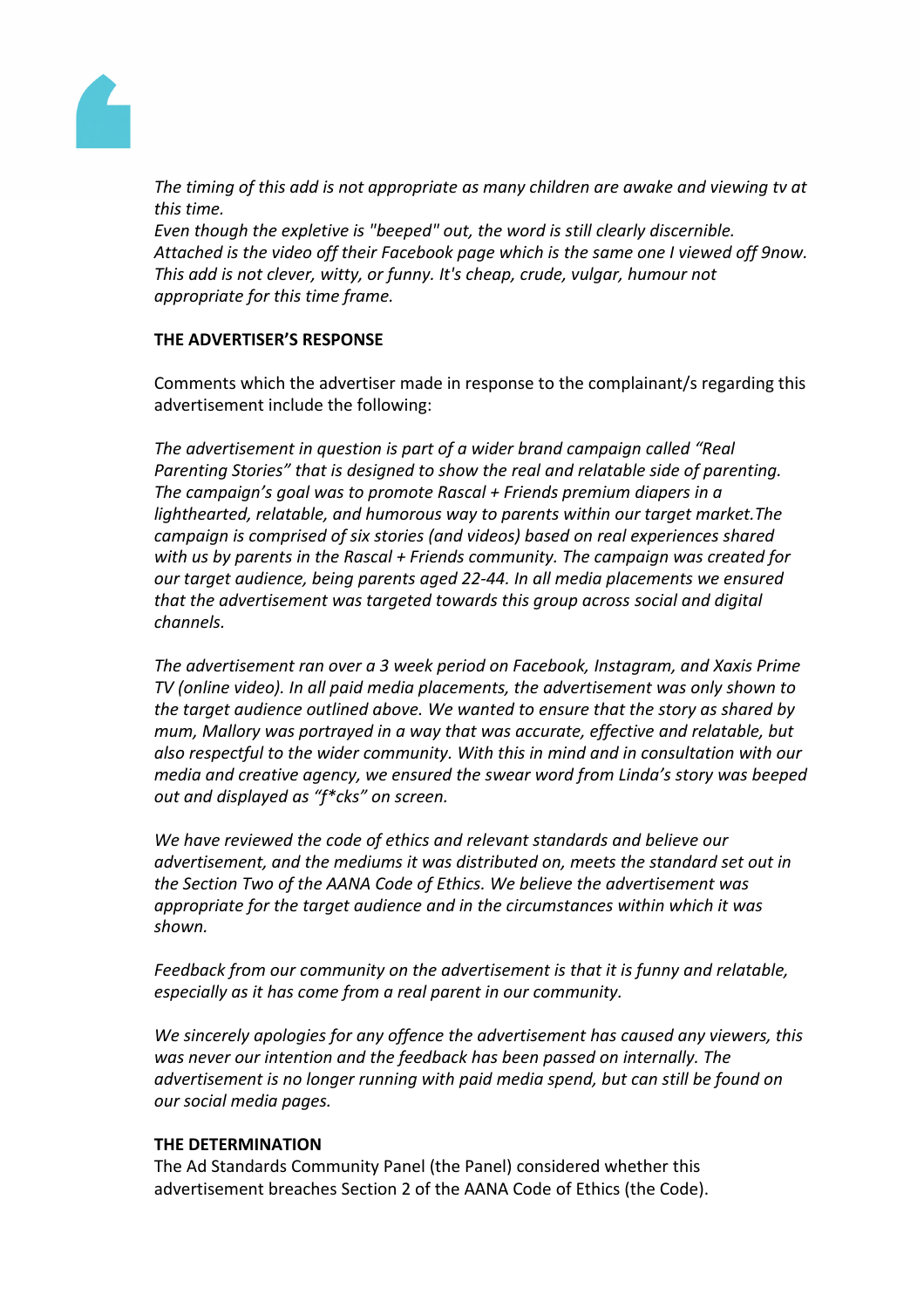

The Panel noted the complainants' concerns that the beeped out word is still discernible and is not appropriate for viewing in programming where children may be watching.

The Panel viewed the advertisement and noted the advertiser's response.

# **Section 2.5: Advertising or Marketing Communications shall only use language which is appropriate in the circumstances (including appropriate for the relevant audience and medium). Strong or obscene language shall be avoided.**

The Panel noted the advertisement aired on TV On Demand and had therefore not received a ClearAds classification restricting its broadcast time and noted that the relevant audience would be broad and would include children.

The Panel noted it had previously upheld a complaint about an advertisement that featured a child swearing in case 0466/17 in which:

*"The Board noted that whilst most members of the community would not expect a child to actually say the word "fucking" in a television advertisement, in the Board's view the way the beep is used has the effect of accentuating the word and makes it appear that the child is using a strong swear word… The Board noted that the depiction of the boy and the manner in which he speaks is playing on the well-known behaviour of celebrity chef Gordon Ramsey. The Board reiterated that advertisers should take care when using children in advertisements to mimic the behaviour of adults and that this includes using language that may sometimes be considered acceptable for an adult but not children…*"

However, the Panel noted it had previously dismissed an advertisement that featured a child swearing in case 0109/157 in which:

*"The Board noted the complainants concerns in particular that the young boy copies his father and uses the word 'bloody' himself. The Board agreed that the overall tone of the advertisement was highlighting a camping trip and time spent with a father and son and that the son copying his father in this instance was not abusive or angry and that the father is not condoning or encouraging the child to swear or to use inappropriate language toward other drivers."*

The Panel noted the advertiser response that the swear word was beeped out and displayed on the screen as "f\*cks".

The Panel considered that the combination of the child's whole sentence and the word displayed on screen means that it is clear what word is being said, and that most members of the community, including children, would understand that the boy is saying 'fucks sake'. However, the Panel noted that the word had been sufficiently